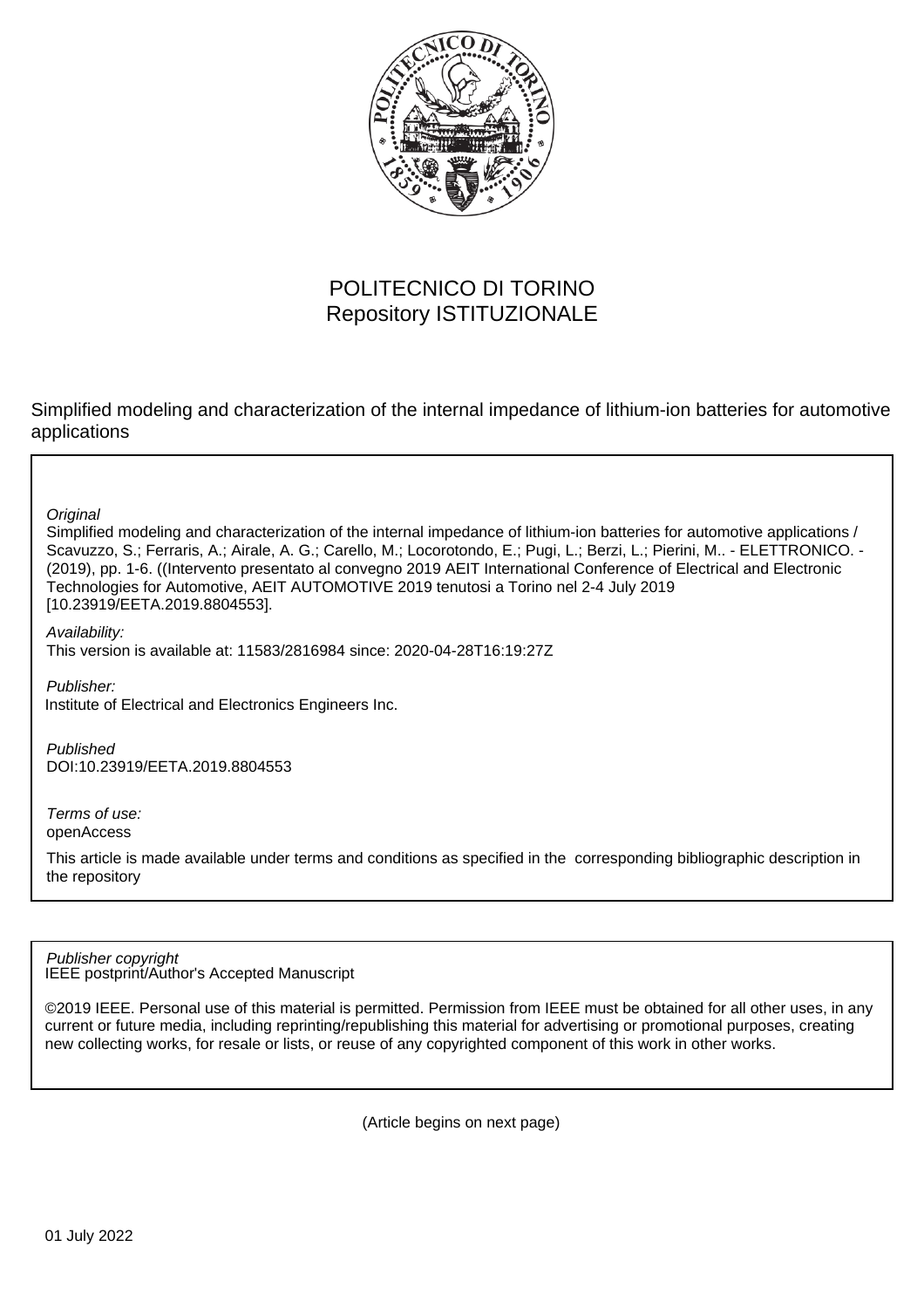# Simplified Modeling and Characterization of the Internal Impedance of Lithium-Ion Batteries for Automotive Applications

S. Scavuzzo, A. Ferraris, A.G. Airale, M. Carello\* Department of Mechanical and Aerospace Engineering Politecnico di Torino, Turin, Italy \*Corresponding author: [massimiliana.carello@polito.it](mailto:massimiliana.carello@polito.it)

E. Locorotondo, L. Pugi, L. Berzi, M. Pierini Department of Industrial Engineering Università degli studi di Firenze, Florence, Italy

#### *Abstract*

This paper presents a fast and simple approach to model and characterize internal impedance of Li-ion battery. This is an important aspect because, measuring the impedance in a wide frequency range, it is possible to investigate on the modifications of the internal electrochemical cell process and evaluating its State of Health (SOH), that it is an important parameter for the automotive applications. The first part of the paper explains the concept of Electrochemical Impedance Spectroscopy (EIS) and how Li-ion batteries can be represented through electrochemical or empirical models. EIS test consists of the excitation of the battery, or cell, with a sinusoidal current signal, and then measuring the cell voltage, while the frequency response of the system is computed. Then the paper describes a procedure to test the cell and extract the parameters necessary for the model, in particular, the dependence between the parameters of the model and the State of Charge (SOC). Finally the paper shows how the internal impedance of a Li-ion battery is a dynamic parameter that depends on different factors and illustrate how the EIS can be used to obtain an impedance model**.**

*Keywords — Lithium-ion Battery, Battery model, EIS, Internal Impedance, Electric vehicles.*

#### **I. INTRODUCTION**

In response to an increasing demand in portable electronics, management and control of energy accumulators (rechargeable batteries) is one of the main themes of research and industrial development for the automotive applications. The most important energy storages are Lithium-ion (Li-ion) batteries, in fact they have high efficiency, high energy density, low self-discharge and relatively long cycle life respect to other technologies. In order to reduce the polluting emissions and the fuel consumption, almost all the automotive sector is interested on the development of this technology. The carmakers are developing and deploying vehicles with an increasing level of electric hybridization, from Hybrid Electric Vehicles (HEVs) [1], to Plug-in Hybrid Electric Vehicles (PHEV) [2] and eventually to pure Electric Vehicles (EVs). High energy and power density, high level of safety and reliability, high life cycle number (which translates in long vehicle mileage) and lowest possible cost are the purpose of research in this area. Thanks to this phenomenon, the mass production of batteries and the study on them is increasing. Lithium-ion batteries have many fields of use and a specific chemistry is more suitable for an application than another depending on their characteristics. An overview and future prospect regarding different Li-ion chemistries, along with their most suitable application, is shown in [3], [4]. Today, Li-Ion batteries have a high cost and are more sensitive to working condition such as their usable capacity [5], temperature [6], power demand and its lifetime due to aging [7].

For these reasons an important purpose is to describe how the battery discharges or degrades during the lifecycle. These effects are associated with changes in the internal impedance of the battery. This impedance appears explicitly in empirical circuit models and it can be identified at different moments of the life cycle, making possible to quantify the changes of the different model parameters. The internal impedance depends on many parameters, the most significant are the State of Charge (SOC), State of Health (SOH) and the temperature.

SOC is the percentage of residual capacity respect to battery nominal capacity and SOH is the percentage of degradation of the battery. The dependence of battery impedance on the SOC and SOH has encouraged many researchers to investigate on this parameter. Due to complex electrochemical structure, battery impedance can take some different effects depending on its different dynamics, as visible in Fig.1. Analyzing the particular shape of this curve, in the appropriate frequency range, SOC and SOH can be evaluated respectively in low frequency [8] and in high frequency [9]. In literature, there are also other methods to evaluate SOC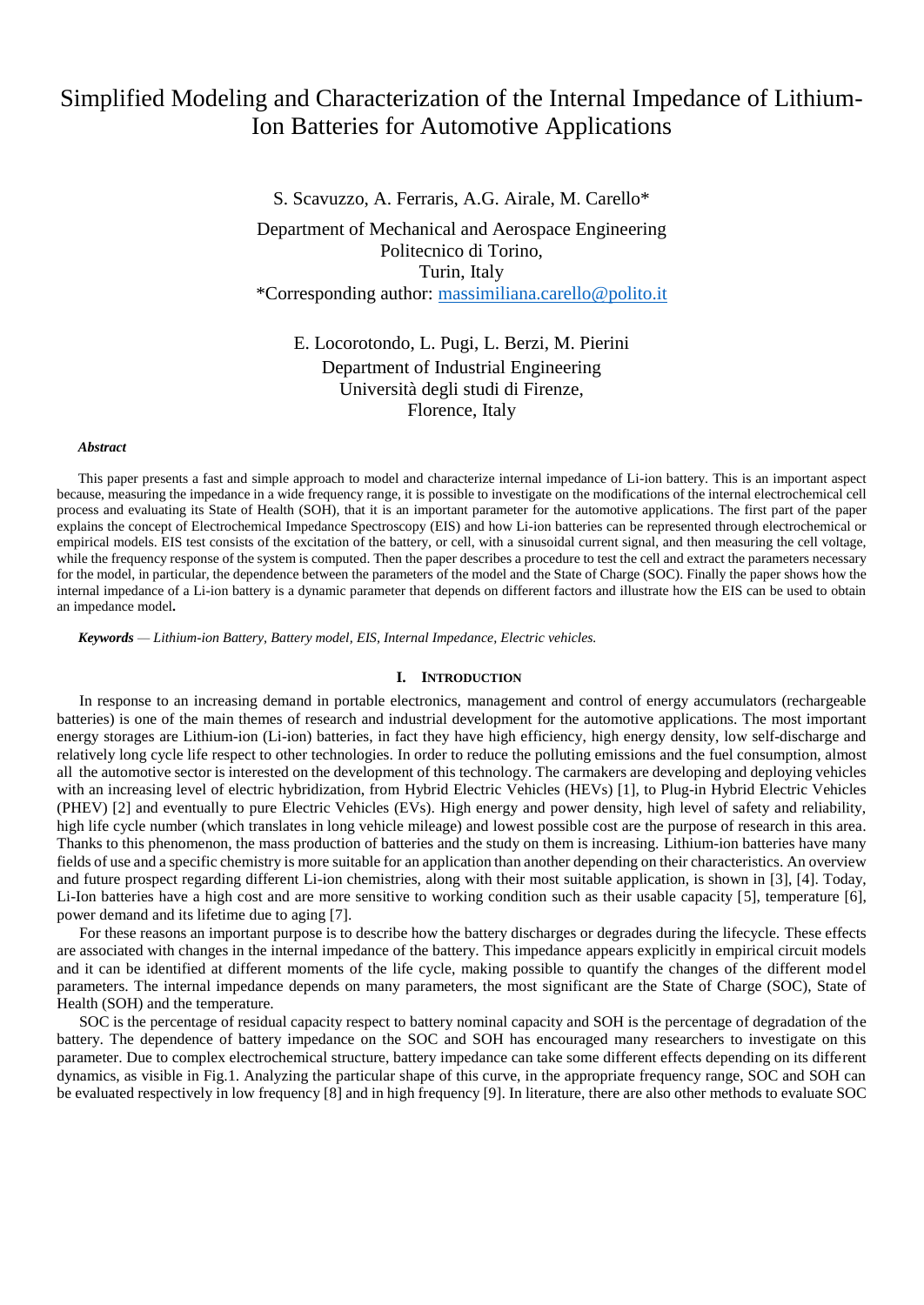# and SOH [10], [11].

Aim of this paper is create a model that describes the behavior of the internal impedance of a lithium-ion battery and how its parameters depend on the state of charge. It is also possible take into account how the Electrochemical Impedance Spectroscopy (EIS) can be used to analyze the evolution of the different parameters that compose an internal impedance model with an accelerated degradation experiment.

This paper is organized in seven section. Section II provides a literature review to explain the concept of electrochemical impedance spectroscopy. In section III, an impedance model is proposed and its choice is justified. Section IV describes the chosen battery cell and the experimental setup utilized for the characterization tests on the cell itself, which are presented in section V. Section VI illustrates the model parameter extraction procedure and finally, in the section VII shows the conclusions.

## **II. ELECTROCHEMICAL IMPEDANCE SPECTROSCOPY**

Electrochemical Impedance Spectroscopy (EIS) analyzes the chemical-physical property of electrochemical energy accumulator, in this work Li-Ion batteries. It allows to extract the information necessary to characterize the aging effects [12]. In order to show the results, it is used a Nyquist plot with a negative Y-axis. This method is a good technique capable of identifying the state of the degradation of the cell and it highlights some aging effects that traditional tests do not recognize [13]. This technique is fast, nondestructive and it allows to obtain a typical Nyquist plot shown in Fig.1. The Nyquist plot can be divided in three parts. Low frequencies are related to capacitive effects, in particular, the first semicircle corresponds to the relaxation of charge carriers at the solid-electrolyte interface and, where the graph may show a spike, the semicircle end describes the lithium cation diffusion in the solid-state phase. The other semicircle is dependent to the electrode potential and it can be modeled by a double-layer capacitance and the charge-transfer resistance. On the right side of the plot, the diagonal line with a positive slope is represented by the Warburg impedance. This impedance is associated to the result of the chemical reaction of the solid-state diffusion of the Li+ in the bulk electrode material [14]. The high frequency behavior depends by the geometry of the cell and porosity of the electrode plates. It can be modeled by inductive element and resistor, in particular, it corresponds to the total value of the ohmic resistances. The Nyquist plot can be approximated through different electronic components according to the frequency ranges on which these elements have a major influence, as shown in Fig.2. For instance, high frequencies can be represented through an inductance. Then, the semicircle present on the plot is modeled by a RC-parallel branch. Finally, the Warburg impedance affects the response at low frequencies. The parameters variation respect to cycles life makes more evident the degradation process. This way it is possible to establish a correlation between parameter changes and the SOH of the battery.



Fig. 2 Reference spectrum of Li-Ion cell in a wide frequency range and battery EIS modeling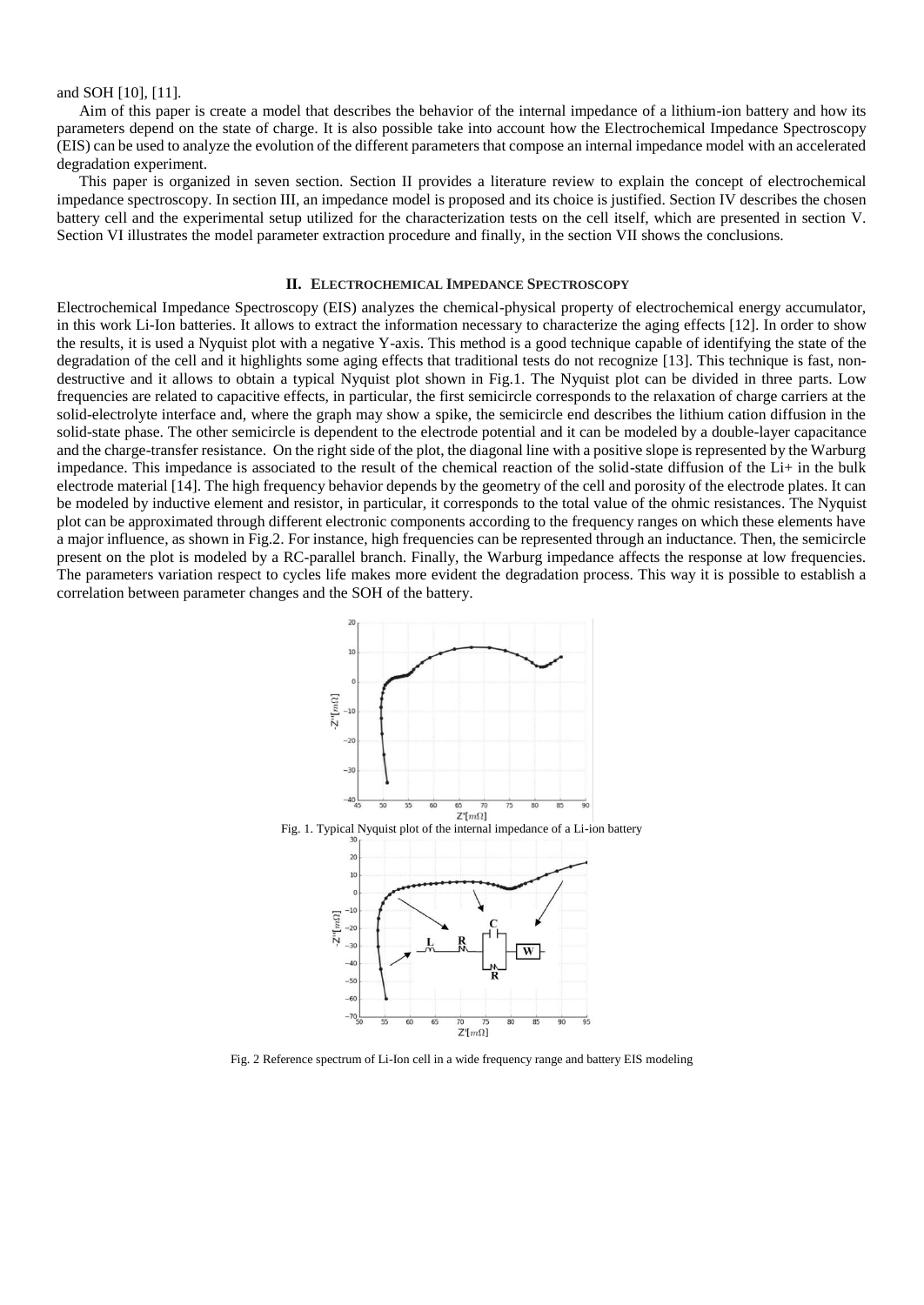# **III. BATTERY IMPEDANCE MODEL**

In order to analyze battery internal processes with different time constants, impedance in a wide frequency range is measured. [15]. These methods are chiefly used to identify the model that describes the short-term behavior of the battery. In general, a sinusoidal signal in current  $i$  is applied to the battery and it is measured its voltage response  $\nu$ . The battery is considered as a Linear and Time-Varying  $(LTI)$  dynamic system so the impedance  $Z$  is computed by the equation:

$$
Z = \frac{v(t)}{i(t)} = \frac{V\sin(\omega t + \varphi)}{\text{Isin}(\omega t)}\tag{1}
$$

In Eq.1, V is the voltage, I is the current amplitude,  $\omega$  is the angular frequency,  $\varphi$  is the phase shift. In the frequency domain, is possible to separate the impedance in a real part  $Re(Z) = Re(Z(i\omega))$  and in an imaginary part  $Im(Z)$  $Im(Z(i\omega))$  using the equation:

$$
Z(j\omega) = Re(Z) + jIm(Z) = |Z|cos(\varphi) + j|Z|sin(\varphi)
$$
 (1)

Where:  $\varphi = \varphi(i\omega)$ ,  $i = \sqrt{-1}$ .

 $Z = Z(i\omega)$  is the absolute value of the impedance, expressed by:

$$
|Z| = |Z(j\omega)| = \sqrt{Re(Z)^2 + Im(Z)^2}
$$
 (2)

The mathematical battery model should be defined from the real and imaginary values of impedance displayed on the Nyquist plot, as shown in Fig.2. This plot can be divided in four sections, which describe internal processes at different time constants. There are many models to describe the behavior of a battery [16] but it is needed to use a particular passive elements of an Equivalent Electrical Circuit (EEC) to simulate different four sections (as shown in Fig.2). The inductance (*L*) describe the inductive behavior due to the metal elements of the cell and cables. The resistance ( $R_{ohm}$ ) is the sum of the resistance of current collectors, electrodes, electrolyte and separators [9]. The Warburg Impedance  $(W)$  considers the diffusion of Li-Ion in the porous active material of the electrodes The RC group is used to model the semicircle present in Fig. 2. This semicircle is dependent to the electrode potential and is modeled by a charge-transfer resistance  $(R_1)$  and a double-layer capacitance  $(CPE_1)$ . This parameter is represented by a Constant Phase Element (CPE), a non-ideal capacity represented by an irrational transfer function [17]. In the case of cell EIS, it is needed to simulate the same Nyquist plot using not simple capacity, but the Constant Phase Elements (CPEs). Indeed, the impedance curve is not represented by a circle arcs, which should describe an ideal ohmic-capacitive behavior, but it is really represented by an ellipse arcs. More details about CPE and Warburg elements are shown in [9] and in [17].

The impedance of a CPE can be expressed in fractional calculus with the equation:

$$
Z_{CPE}(s) = \frac{1}{fs^a} \tag{4}
$$

Where:  $Z_{\text{CPE}}$  is the impedance of the CPE; s is the Laplace operator; f is the fractional coefficient; and a is the fractional order, a  $\in$  $\Re$ ,  $0 \le a \le 1$ . It should be noted that the CPE represents a resistance when  $a = 0$  and represents a capacitance when  $a = 1$ .

 In the purpose model the Warburg Impedance are neglected because the behavior of the battery at low frequency is not investigated. The final simplified model is shown in Fig 3. The SOC dependency of the model is implemented in look-up table form, thus a running SOC calculator block is needed inside the model. An algorithm integrates the instantaneous battery load current and computes the SOC through its definition:

$$
SOC(t) = SOC_0 - 100 \frac{\int_0^t I(t)dt}{Q \cdot 3600}
$$
 (5)

where:  $SOC_0$  is the initial state of charge,  $I(t)$  the instantaneous load current in A and Q is the battery cell capacity in Ah.

The SOC information thus exits the calculator block and is fed into the model: the whole model is easily implemented in MATLAB/Simulink environment.

| <b>Property</b>           | <b>Value</b>     |
|---------------------------|------------------|
| Nominal capacity          | $2.5$ Ah         |
| Nominal voltage           | 3.3 V            |
| Max. voltage              | 3.6 V            |
| Min. voltage              | 2.5 V            |
| Max. discharge<br>current | 70 A (21-C)      |
| Max. charge current       | $10A(4-C)$       |
| Operating temperature     | $-30$ °C to 55°C |
| Cycle life                | $> 1000$ cycles  |

<span id="page-3-0"></span>TABLE I. BATTERY DATASHEET PARAMETERS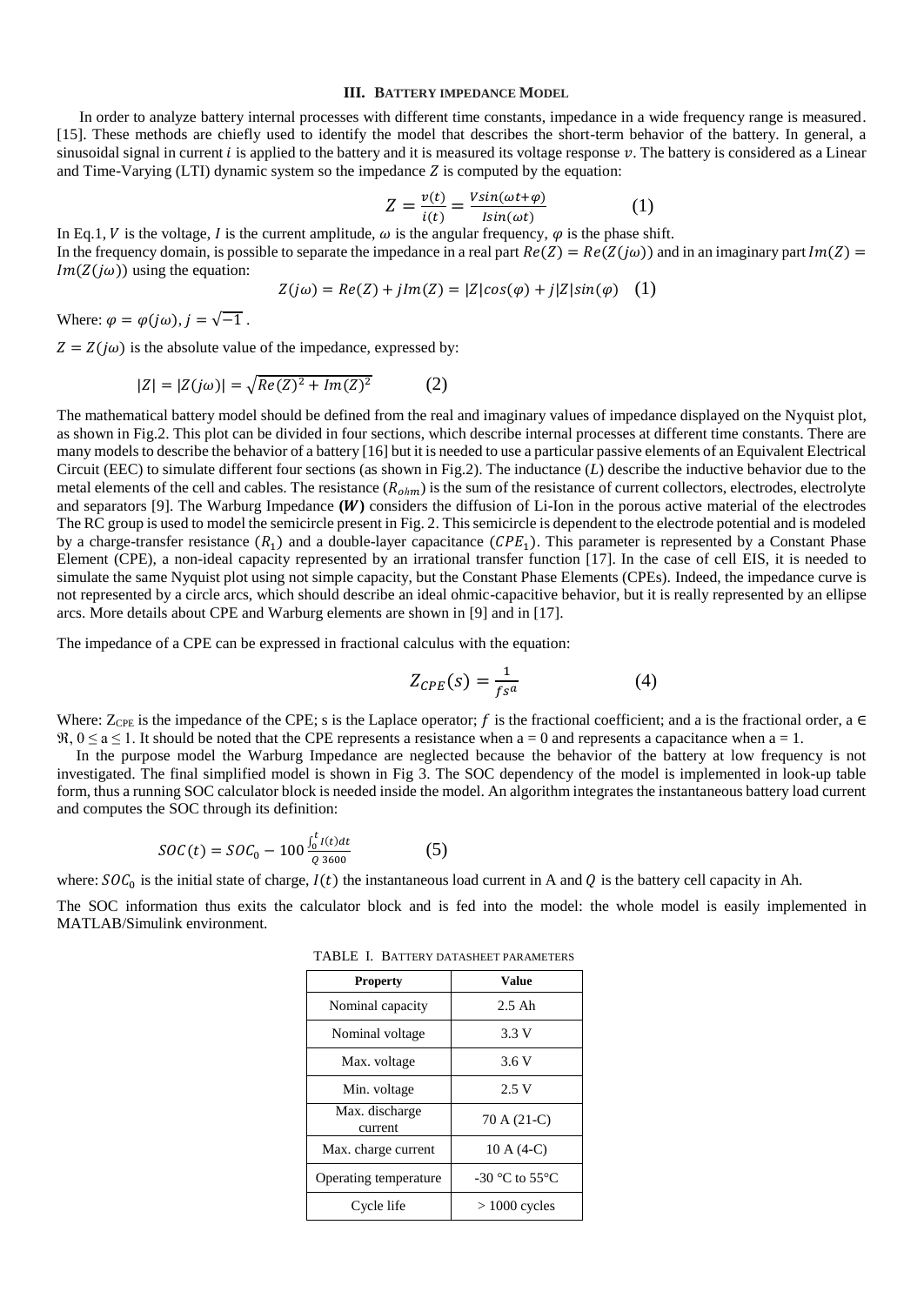

Fig. 3 Internal Impedance model

### **IV. EXPERIMENTAL SETUP**

The characterization tests are performed on a specific LiFePO<sub>4</sub> cell from A123, the ANR26650M1-B cylindrical model: its main parameters are reported in Table 1.

The experimental setup is shown in Fig. 4 and is made up by a MaterialMates Instruments MM540 potentiostat, connected to the battery cells under test through power wires and directly communicating with a computer through USB interface. The tester has one channels available, capable of withstanding 12 V and carrying 30 A either in charge than in discharge. The MaterialMates Instruments MM540 can be programmed through a software interface to charge/discharge the connected battery cells with userdefined dynamical current or voltage profiles. The instrument measures current and voltage and calculates the real and imaginary values of impedance.

For the EIS test, the instrument has a dedicated Frequency Response Analyzer (FRA) that produces the excitation signals.



Fig. 4 Laboratory EIS test setup

#### **V. CHARACTERIZATION PROCEDURE**

The battery cells are characterized by a set of subsequent tests, which aims to collect the necessary data to parametrize the presented impedance model. The nominal current (1C) of the cell is used as a reference current.

## *A. Preconditioning test*

The preconditioning test consists of three charge/discharge cycles at 0.5C (i.e. 1.25 A) carried out at ambient temperature. A 90-minute rest is undertaken after either every charge or discharge. The test ends after roughly 24 hours.

#### *B. Capacity test*

The capacity of the cell is necessary to define the state of charge variable (*Q*), as shown in (5). A nominal capacity value is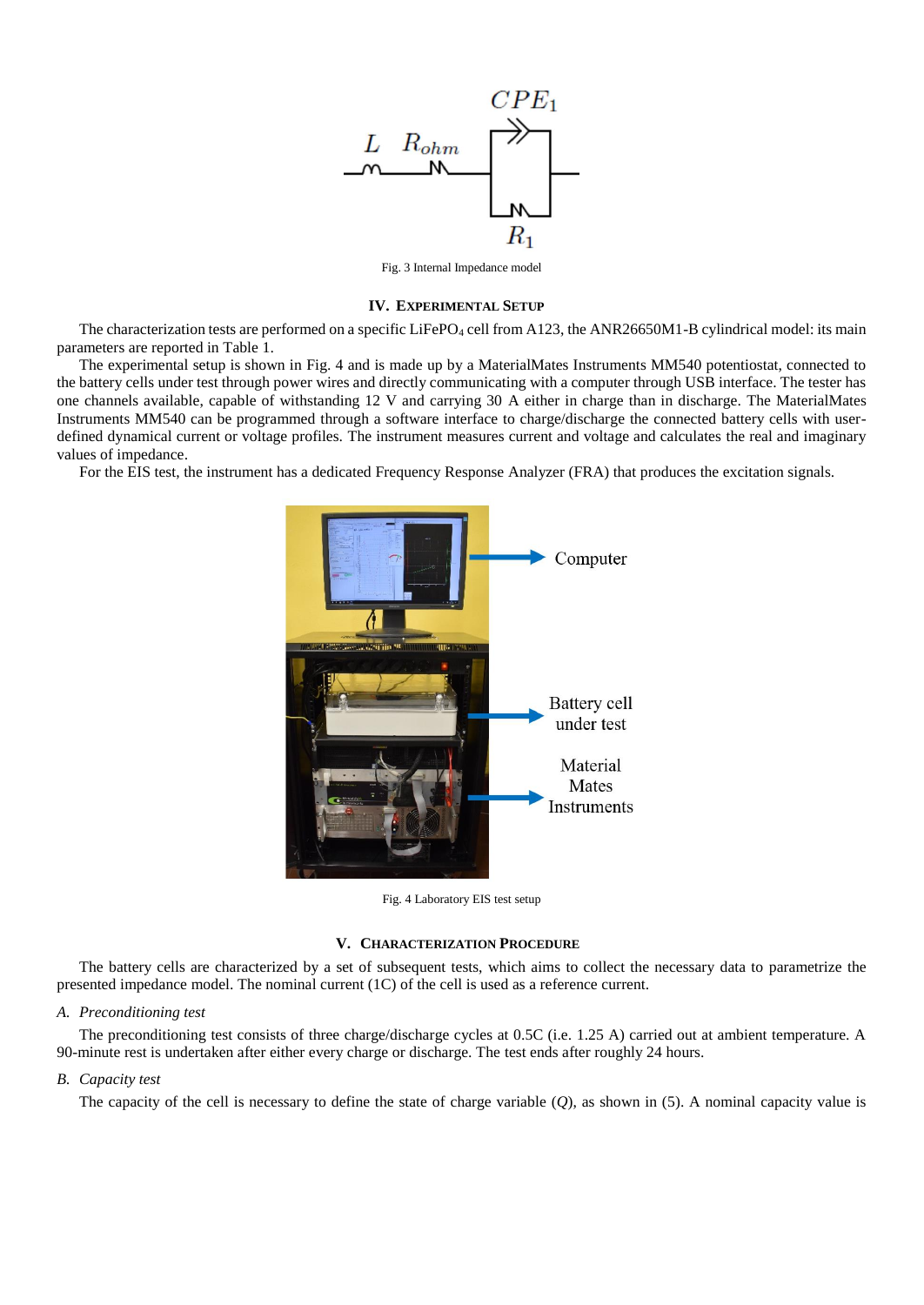always given by the manufacturer in the battery cell datasheet (i.e. [TABLE I\)](#page-3-0), but, since it represents a underestimation, a test should be performed to evaluate a more realistic value.

Battery capacity normally depends on the discharge current at which the test is performed, following Peukert's law:

$$
Q_{1C} = I^k t \tag{6}
$$

Where:  $Q_{1c}$  is the capacity of the cell measured during a 1C discharge, I is the discharge current, t is the discharge time required and k is the Peukert's coefficient ( $\geq 1$ ). The total charge that can be obtained from the cell is not significantly dependent on the current value because for the lithium-ion batteries, Peukert's coefficient is very near to 1 [18].

This test is performed by discharging the battery with a constant current equal to C/5. A low current is chosen to avoid that the lower discharging threshold voltage to be reached prematurely. In this paper a unique value of capacitance extracted at C/5 has been considered, until the lower voltage threshold is reached (i.e. 2,5 V). A capacity value is calculated approximately 2650 mAh, as shown in Fig. 5.

# *C. EIS Test*

For the EIS test, first the cell is carried to the desired state of charge then a sinusoidal signal in current is applied. The offset of the signal is equal to 0,5 A in discharge, the maximum peak is 1A and the frequency range is from 5 Hz to 1000 Hz. The duration time is chosen in order to have a SOC variation very little, in particular the discharge cell is less than 1%. The test is repeated every 10% of SOC.



Fig. 5 Battery capacity test

### **VI. PARAMETER EXTRACTION**

The model parameter extraction process is based on the Nyquist plot. First of all, the value of  $R_{ohm}$  is approximated with the intersection between impedance curve and real axis. The experimental values are reported in Fig.6.



Fig. 6 Extracted impedance model parameter, Ohmic Resistance.

Subsequently, the other three parameters are calculated by the simplex algorithm [19]. The input of the algorithm are the experimental impedance measurements (frequency, the impedance real part and imaginary part), and a circuit model. The algorithm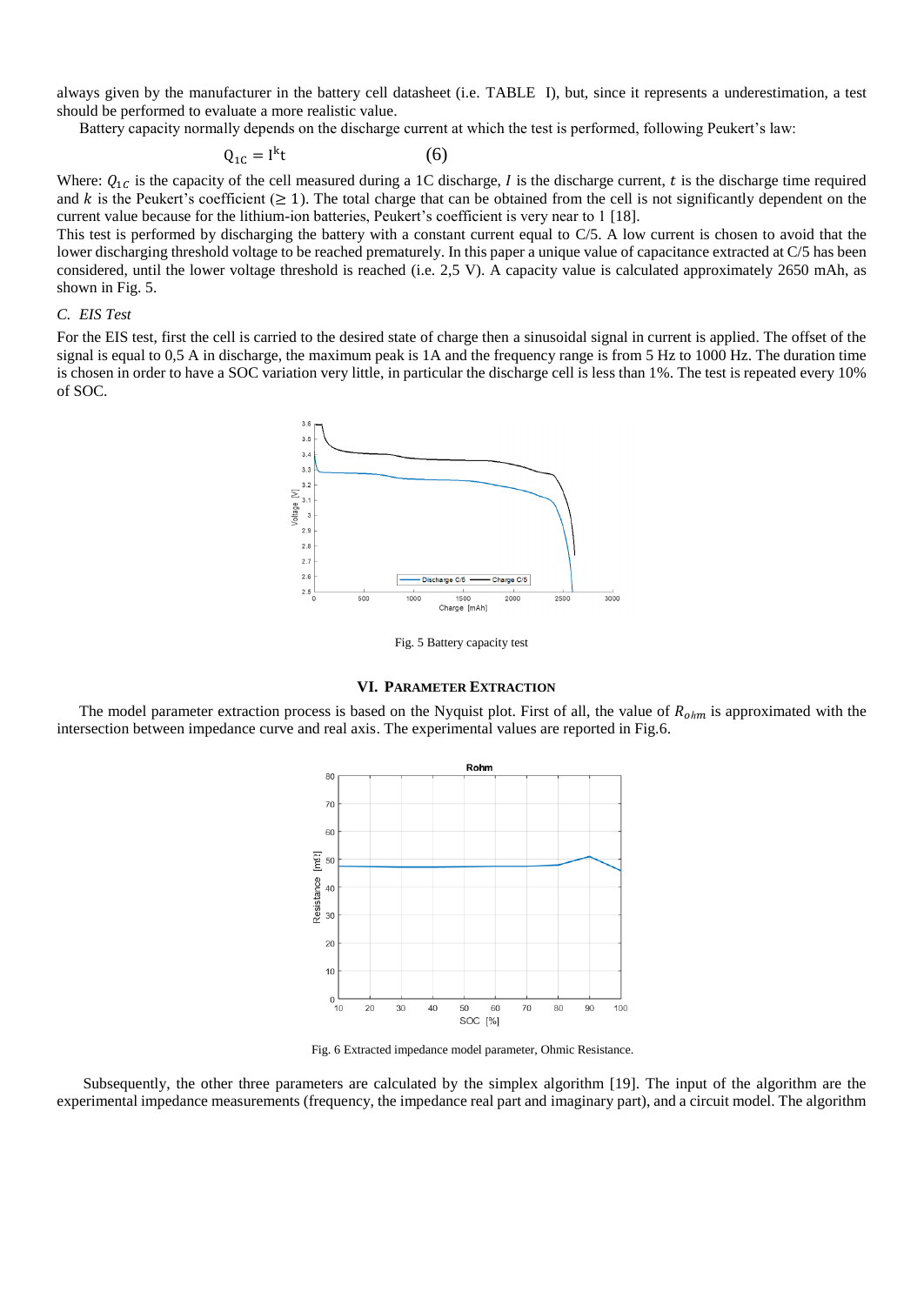allows to calculate the parameters of the circuit model that provide the impedance function experimental, using the fminsearch algorithm bounded (fminsearchbnd) of Optimization Toolbox of MATLAB. The fminsearch algorithm allows to find a local minimum of an unconstrained non-linear problem, fminsearchbnd instead has the advantage of solving problems of the same type with constraints. An example of best fit as shown in Fig.7.

Fig. 8 shows the experimental values of the inductance while the parameters of the RC group are reported in Fig.9 and in Fig.10. In particular, Fig.9 shows the values of R1 and in Fig.10 are shown respectively, the fractional coefficient and the fractional order of constant phase element.





Fig. 9 Extracted impedance model parameter, Resistance.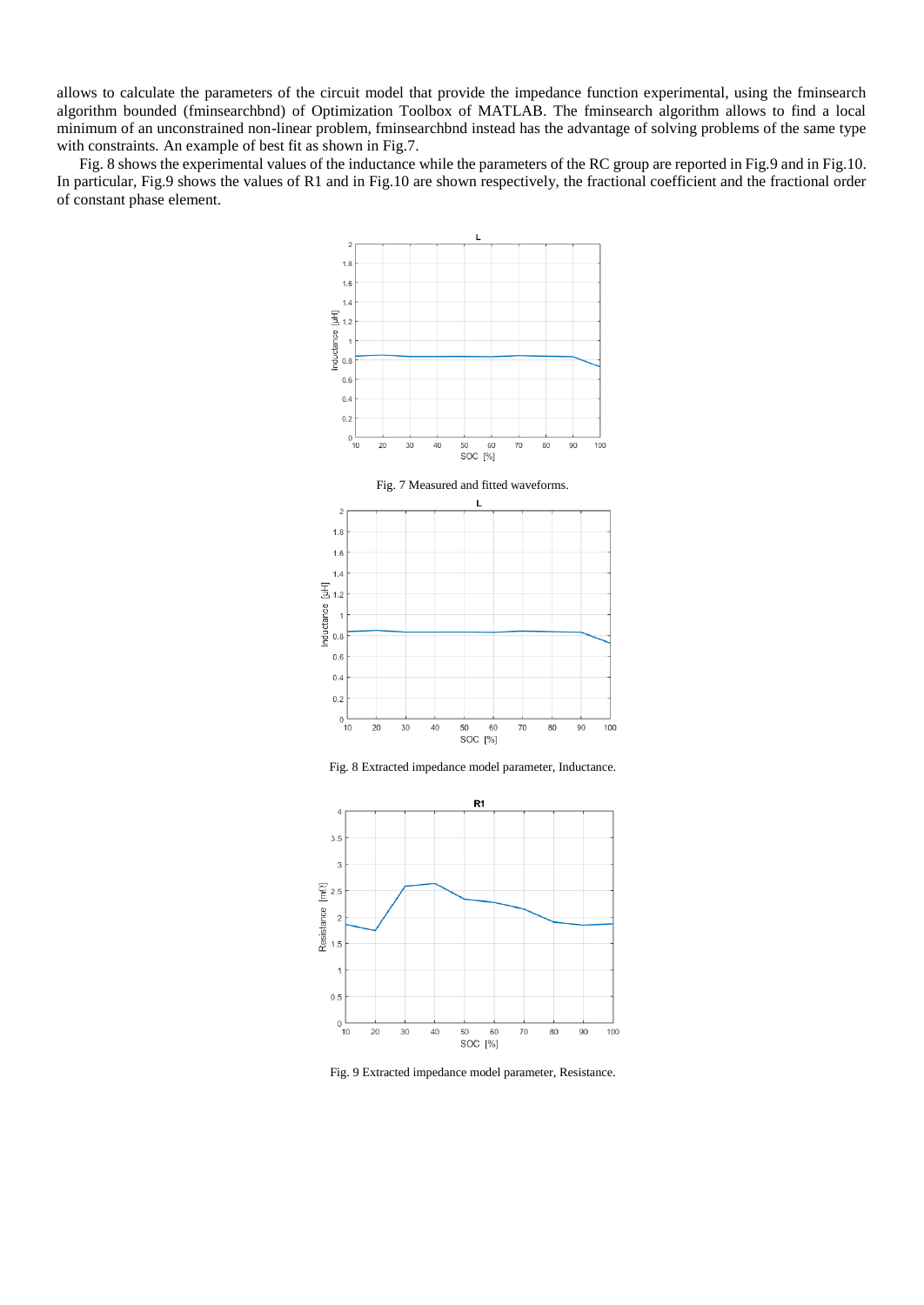# **VII. CONCLUSIONS**

A battery impedance modeling approach, mostly suited for automotive applications, has been presented in this paper.

The model is composed by four parameters. The ohmic resistance and the inductance remain almost constant for all the tests, consequently it can be stated that there is not dependence on the state of charge for these parameters. Instead, the other parameters depend on the soc. In particular, both the resistance and the fractional coefficient increase when the state of charge decreases but have the minimum value than the SOC is 20%. This value corresponds approximately to the change of concavity of the polarization curve of the battery, as shown in Fig.5. It could be a direct correlation between this aspect and the impedance, it will be verified in the future.

The frictional order is congruent with the theoretical value in fact, it is always between 0 and 1. The Constant Phase Element is more similar at a capacitance when the cell is complete charge and this aspect is confirmed by the value closest to 1 that it is 100% of the SoC



Fig. 10 Extracted impedance model parameter, Constant Phase Element. (a) is the frictional coefficient and (b) is the frictional order.

The next step of the authors will be used the Electrochemical Impedance Spectroscopy to analyze the evolution of the different parameters that compose this model with an accelerated degradation experiment.

Since no tests have been done to evaluate the battery impedance dependency on temperature and current rate, these

aspects will be also object of future work from the authors, in order to extend the model validity to a broader set of operating conditions.

## **ACKNOWLEDGMENT**

For the Politecnico di Torino, the project has been made thanks to the cooperation with Beond s.r.l..